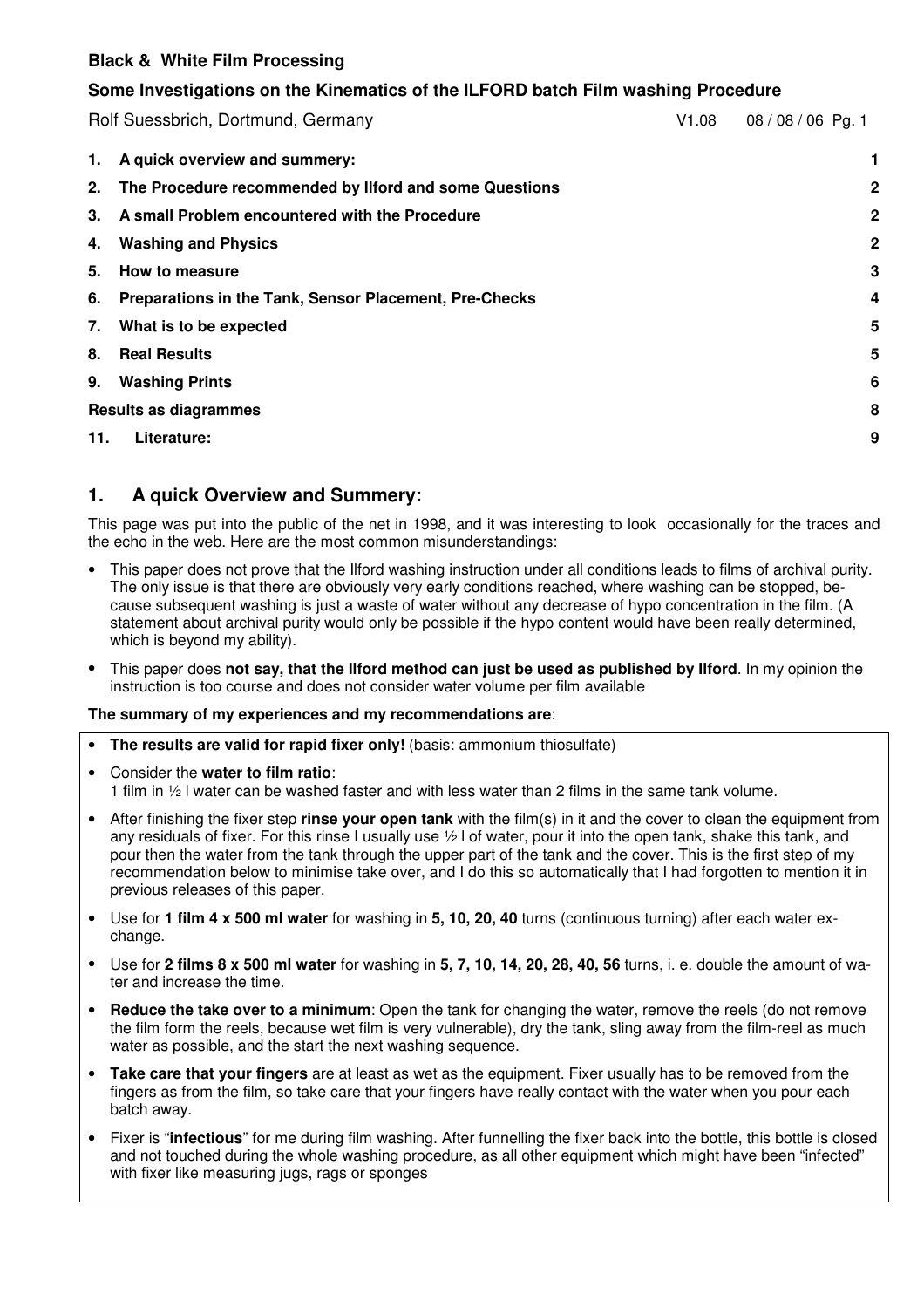## **Some Investigations on the Kinematics of the ILFORD batch Film washing Procedure**

Rolf Suessbrich, Dortmund, Germany V1.08 08/08/06 Pg. 2

# **2. The Procedure recommended by Ilford and some Questions**

According to the environmental protection issue Ilford has recommended a revised film washing procedure years ago. Instead of washing the film for 15 minutes with running water Ilford recommended to wash in a batch process:



This procedure might in the first glance sound astonishing, if we compare the amount of water used in the traditional method to the amount we need now ( 15 - 45 l (Litres) vs. 1.5 l).

Some publications have shown, that the Ilford method results in very clean films, one of these is [1].

But for me some questions were still open and I haven't found any hints in previous publications:

- a) Why does Ilford give turns instead of times, e.g. 15, 30, 60 seconds?
- b) What is the (film surface) / (water volume) ratio for their procedure (1 135 / 500ml, 1 135/250 ml). What is to do when I have one 120 film or 2 120 films in my tank?
- c) Can this procedure be improved or even more economised in terms of water spill or process time?
- d) Does the procedure depend on the temperature?

# **3. A small Problem encountered with the Procedure**

It is known that a very diluted solution of **Potassiumpermanganate** may be used as **test fluid for residual hypo**.

- 0.1 g Potassiumpermanganate
- 1.0 g Sodiumcarbonate
- 1.0 l Demineralised Water

Mixed in a **volumetric equal ratio** with wash water the colour should not change within two minutes. otherwise hypo is still present.

My first checks of the Ilford procedure were done with this test fluid:

After the first wash the tank was opened and the reel was taken out of the water. An empty test-tube was held in the left hand for immediate use. The reel was held under 45° so that we have one low point where the water leaves continuously the reel. When the steady water flow discontinued and changed to droplets, the rest of the water was caught in the test-tube, the amount was 1-2ml. This water should have had the longest contact with the film hence containing the most hypo accessible. The level of water caught was marked on the test-tube. Then the test-tube was emptied and cleaned with some fresh water and filled with the same amount of test solution as I caught water from the reel. Then I processed the next steps of the washing procedure, checking the water after the step with the test solution the way described above. Usually there was no residual hypo shown after the second wash. The temperature of the wash water usually was app. 20°C.

Once I made an error and for the second wash I used water with app. 25°C with the result that the test fluid clearly showed residual hypo after the second wash with a film where it never occurred before with water of 20°. Is the efficiency of the washing process strongly related to the water temperature?

# **4. Washing and Physics**

However, we have to take in account that the physical (!, not chemical) process we call 'washing' is not to be compared with washing laundry in a washing machine, we do not and we must not treat a film the same way as we do with laundry.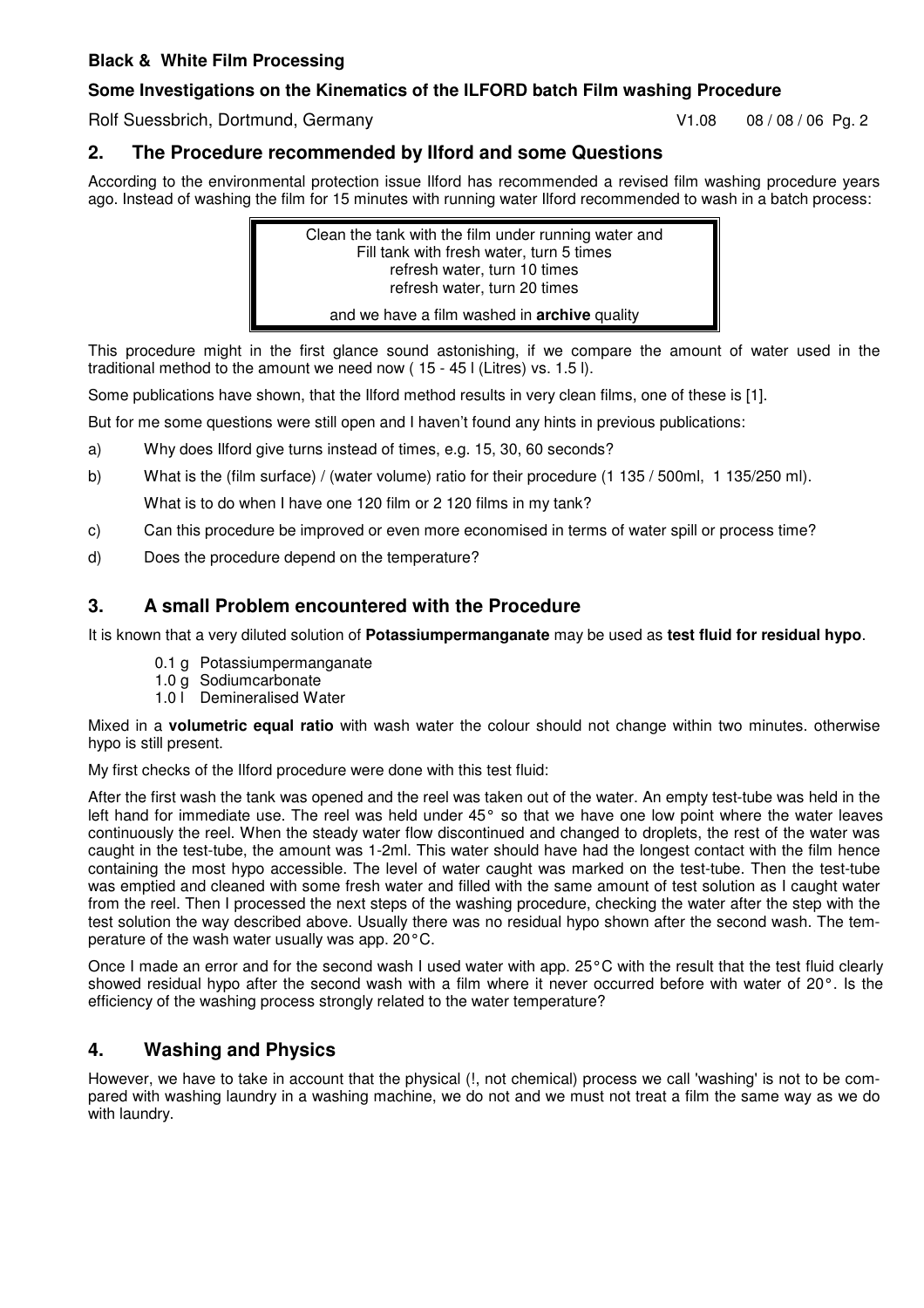#### **Some Investigations on the Kinematics of the ILFORD batch Film washing Procedure**

#### Rolf Suessbrich, Dortmund, Germany V1.08 08/08/06 Pq. 3

The removal of the hypo-ion-complex from the emulsion has something to do with **diffusion**. Therefore the **driving force** for the washing process we have in the tank is the **difference in concentration of hypo** in the **film emulsion** and the **surrounding water**. With the constant agitation as we apply with the Ilford procedure we remove constantly water enriched with hypo from the emulsion surface of the film. The maximum concentration difference is always established providing most efficient transfer of ions from the emulsion into the washing water. However, the speed slows down because the concentration difference with each ion leaving the emulsion is getting smaller until



**equilibrium** is reached and the transfer stops. **Subsequent time for washing is absolutely useless**.

Some topics may be seen in the picture (1) on the left, it is just a typical representation. We see that the concentration in the film decreases in a higher rate than the concentration in the water increases. I can't give any figures. Is it time **A** where we might decide to change the water? Is it better to invest the double time **B** because we can wash out a small additional amount of hypo. The closer we come to the equilibrium point **E** the smaller is the additional efficiency..

It is in this context quite interesting that it is **theoretically enough to wash a**

#### **film once**

Here is a short cut calculation with rounded figures: A 135/36 film has an surface area of 600 cm², the emulsion thickness of an ASA 400 film (APX400) is 10  $\mu$ m, which results in an emulsion volume of (600cm<sup>2</sup> x 10 $\mu$ m) = 0.000,000,6m³ = 0.000,6l (Liter). If our tank contains 0,5l, and we fully use this volume, the ratio **(Dilution factor)** is 0.5 / 0.0006 = **833**. I.e 1 / 833 of 500ml is the emulsion volume in 500ml liquid.

However, according to measurements of Mark Torzynski [3] the real volume of the emulsion is 2 ml, which would mean that the possible dilution is  $0.5 / 0.002 = 250$  only. Dry / wet = 3.33!

When we pour 500ml of fixer into a tank, and the fixer may contain 30g hypo ion (60g hypo ion per liter), we may get 36mg in the emulsion. With the first wash we may dilute that by 833 and have 43µg residual hypo in the emulsion. If we divide 43µg by the emulsion area we get  $43\mu q/600 \text{cm}^2 = 0.072\mu q/\text{cm}^2$ , a number significantly smaller than the usual 1.5 $\mu$ g/cm<sup>2</sup> residual hypo allowed for archival use. Even: 0.072 x 3.33 = 0.24 is < 1,5 $\mu$ g/cm<sup>2</sup>.!

But everybody knows that **one wash is not sufficient at all**. This is true to probable several reasons:

(A) The tank is not clean when the first wash water is entered, so the amount of hypo in the wash water is to a high degree raised by the liquid taken over from the previous bath and not by the contents in the emulsion. This in a high degree reduces the dilution factor of 833 derived above.

(B) We are unable to reach in a reasonable time or never the equilibrium point E, because the emulsion keeps the hypo-ions quite tight.

Consideration (A) leads me to the first rule to improve the standard Ilford recommendation:

#### **Rule 1:**

**Reduce take-over from one wash batch to the next as much as possible. Open the tank, sling water out and optionally wipe it out. Sling water from tank cover and reel as much as possible.**

#### **5. How to measure**

After the considerations in chapter 3 the problem to get some real figures. How to measure the contents of hypo either in the emulsion or the wash water? While it may be feasible to collect in a periodic time schedule a specimen of the wash water it will be very difficult to take from the reel a test piece of film after seconds 5, 7, 10, 14, .. Furthermore, I'm not a chemist nor do I have a laboratory available to make tedious analyses, so I decided not to follow this way. **Example the second that after the second that after the second was hender that after the second was hen after the second was hen after the second was hen after the second was hen after the second was hender the second wa** 

My approach to measure the kinetics of the washing process was quite different. The considerations of chapter 4 show that latest at the second wash we handle small concentrations. A very fast method of measurement of ion concentrations in water is the measurement of the electrical conductivity. Previous trials with normal tap water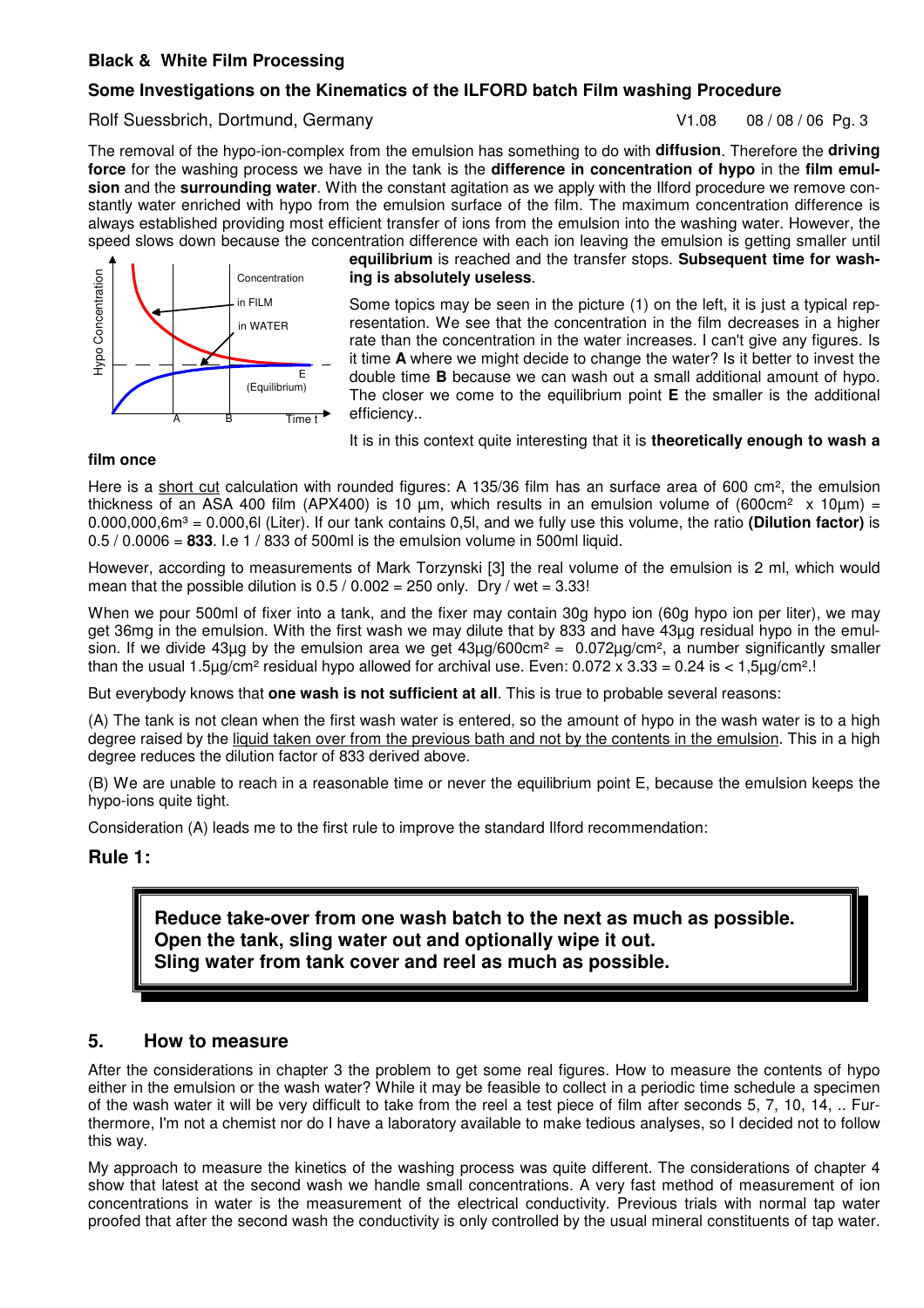#### **Some Investigations on the Kinematics of the ILFORD batch Film washing Procedure**

#### Rolf Suessbrich, Dortmund, Germany V1.08 08/08/06 Pg. 4

So I decided to use demineralised water, where a high electrical resistance is really a quality mark for the pureness. The electrical conductivity was determined with an electronic device following a proposal in [2], but with several modifications. The voltage measured was transformed into PC-readable digital data and read together with data of a temperature sensor into a PC program which was used to collect, to interpret and to store the data.

It is clear that this method reacts on all ions leaving the emulsion, but there should be a stable ratio of hypo ions to the sum of ions. My aim was to find something about speed and not about absolute values.

To get a translation curve I've started with used fixer near its maximum capacity. The fixer used was one batch of an ammonium thiosulfate liquid rapid fixer (AGFA AGEFIX) 1+7 diluted. I don't believe there are significant differences between the rapid fixers offered by the major companies. So the found behaviour should be the same with other rapid fixers. The working solution was diluted 1 to 2 (50ml + 50ml), and from then divided by 2 by diluting it each time by 2:

> Take 50 ml of the solution to a new bottle Add 50 ml demin water to the new bottle Mix and start again by dividing by 2.

Actually this is each time a dilution by 2, so the dilutions are  $\frac{1}{2}$ ,  $\frac{1}{4}$ , 1/8, 1/16 and so forth, which is 1/2<sup>n</sup> at the n-th step. When I used these stepped dilutions to calibrate my measuring devices I found a quite linear correlation (in logarithmic terms) to the dilution steps.

It is clearly to be seen below that the chosen method allows to look very much further into dilutions than the Potassium permanganate check mentioned above. We also see that the method has a horizon which is at a dilution of 1:130,000 roughly, which isn't the sugar cube in the Lake Constance, but should be sensitive enough for issue here. A check at some points for temperature sensitivity showed that there is a dependency to the temperature of  $\sim 0.1$ V/K, so the idea to take also the temperature in account wasn't bad. It was now a solvable task to write a PCprogram (in BASIC), which beeps me to move the reels, to measure the voltage and the temperature, to give me the current values and which turned out after the first two films, to measure also in an exponential time schedule, which is after seconds 1, 1.4, 2, 2.8, 4, 5.6, 8, 11.2, 16, 22.4, 32, ... (real photographers know these numbers!), to reduce the number of data.

As a check the conductivity of a mineral water with high mineral content ( $> 2q/l$ ), and tab water (which I call Evian type water) with low mineral content, was determined. Also I checked at which dilution the sensitivity of the permanganate test was reached, i.e. when did the colour no longer change.



# **6. Preparations in the Tank, Sensor Placement, Pre-Checks**

The ideal placement for the sensors would be somewhere in the vicinity of the film surface, but I did not dare to place something there to avoid the risk of damaging the films. Also I was not willing to drill holes into my good old faithful JOBO tank (23 years old) to glue in some cables. So I decided to place the sensors in two thin plastic tubes and to place the sensors in the centre cylinder of the reels. Washing was then done in an open tank, with the sensors in the centre. Agitation was achieved by lifting the reels up and put them down into the wash water again. This was done in the first 10 seconds continuously, then in a 3 sec interval. As a Pre-Check the tank with reels was used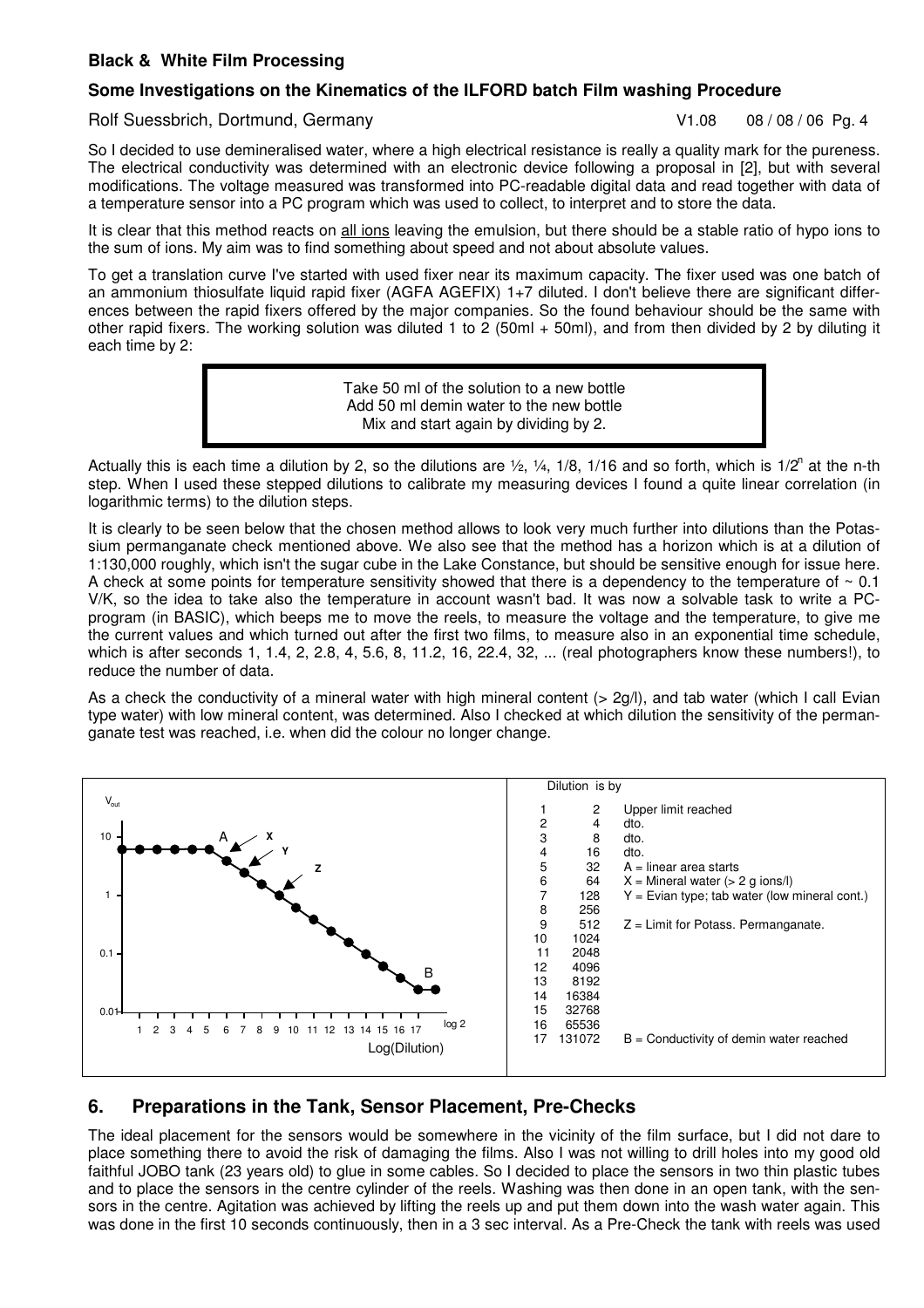#### **Some Investigations on the Kinematics of the ILFORD batch Film washing Procedure**

Rolf Suessbrich, Dortmund, Germany V1.08 08/08/06 Pg. 5

without film for 0.5h with 500ml demin water to see if any stains may influence the measurements, no evidence was found.

# **7. What is to be expected**

What we actually do with washing is presenting to the emulsion water as clean as possible to tempt the ions there to come out into the washing water. As a picture: it looks like they don't like each other and try to get the maximum distance to each other, that's why a lot of them leave the emulsion until the concentration in the emulsion and the washing water is (nearly) the same. This is called equilibrium and the end of all exchange processes. So what we should find are lines like the lower one in Pic 1. Equilibrium is reached when we have the flat direction (slope = 0).

When we measure the curves absolutely and plot them in the same diagram, the vertical distance from curve to curve will be smaller. That's shown in chapter 5: we may dilute from batch to batch by  $\frac{1}{2}$ , 1/10, or whatever ratio, but we never may reach 0 with this method. When we might reduce the amount of hypo by 1/10 per 500ml fresh water, then the absolute values per wash are looking quite small:

|   | Start   | -30 | mg in the emulsion, working solution | 50. $\mu q/cm^2$       |
|---|---------|-----|--------------------------------------|------------------------|
| 2 | by $10$ |     | 3 mg (i.e. 27 mg removed)            | 5. $\mu q/cm^2$        |
| 3 | by $10$ |     | $0.3 \cdot mg$ (i.e. 2.7 mg removed) | $0.5 \quad \mu q/cm^2$ |
| 4 | by $10$ |     | 0.03 mg (i.e. 0.27 mg removed)       | $0.05 \mu g/cm^2$      |

etc. So if we calculate the ratio (removed hypo) / (used water), the ratio will be close to 0 very soon and it may turn out that an additional wash may only remove a few ions from the emulsion and therefore the gain (in terms on reducing hypo residuals in the emulsion) is reaching zero and additional wash is only a spill of water. But the correlation is surely not as linear as the above consideration is making believe.

# **8. Real Results**

Tests were made with several 120-type films (FPX-4, APX 25. APX 100, AP(X) 400, NEOPAN 400) looking if there is any surprise. To say it here: there was no big surprise, but the impact of temperature on the results was not as much as I expected, I found no impact on the results in the temperature range of 20°C to 25°C. It must be repeated that after fixing a short rinse was performed to clean equipment and film.

One aim was to see if it possible to find the equilibrium points, because washing times should be shorter than the equilibrium time. Therefore I extended the time for each bath remarkable, either until over three subsequent measurements the conductivity stayed constant (=equilibrium), or 15 minutes where reached for the first tests. After a few trials I stopped measurements at 400 sec = 6.5 minutes, because there were no significant events between 6.5 min and 15 min.

As mentioned earlier after the usual fixing step (two times the clearing time) I first washed away the fixer bath with tab water for a few seconds before the first bath with demin water was done and observed. **Always** in the **first**, and **sometimes** also in the **second** wash, **equilibrium** was found after some time, and for the first batch this is reached after 10-15 seconds, i.e. very fast. OK to Ilford, the first 5 turns are OK, it is enough for the first batch.

Selected results are shown on the end of this paper and here are some explaining words:

All plots show the dilution (or the concentration of ions in the wash water) versus time for each washing step. The highest curve is the first, and below we have the next washing steps. Saturation (Equilibrium) as expected (slope = 0) could be seen in Figs 1, 2 & 3.

Fig. 1 and 2. show results with the same type of film. While in Fig. 1 the washing method of Ilford was simulated by just exchanging the water in the tank, in Fig 2 the reels were slung dry as much as possible and the tank was wiped out before the next step. It can be clearly seen that reducing the take-over from one bath to the next has a significant effect on the efficiency on the washing process. While in Fig.1 we need 3 bathes to come to the horizon of my measuring method, we have in Fig. 2 the same or better result after 2 bathes.

Fig. 3 and 4 show interesting results of a pre-soaking time of 10 min. After fixing and a rinse under running water the films were left for approx. 10 min in a water without any movement. Then the test washing procedure was started. The influence of the pre-soaking bath is evident. However, I do not recommend it because the fixers during the pre-soaking bath are of relative high concentration and may damage the developed silver picture. If possible I will do some additional measurements if a soaking bath after the second or third wash may have a similar impact on the results. NEOPAN may be taken as representative of T-type emulsion films as also KODAKs Txx films (In the meantime some doubts that this is true). The results without soaking bath give the recommendation to wash these types of film perhaps two batches more than more traditional emulsions, this was also found in [1].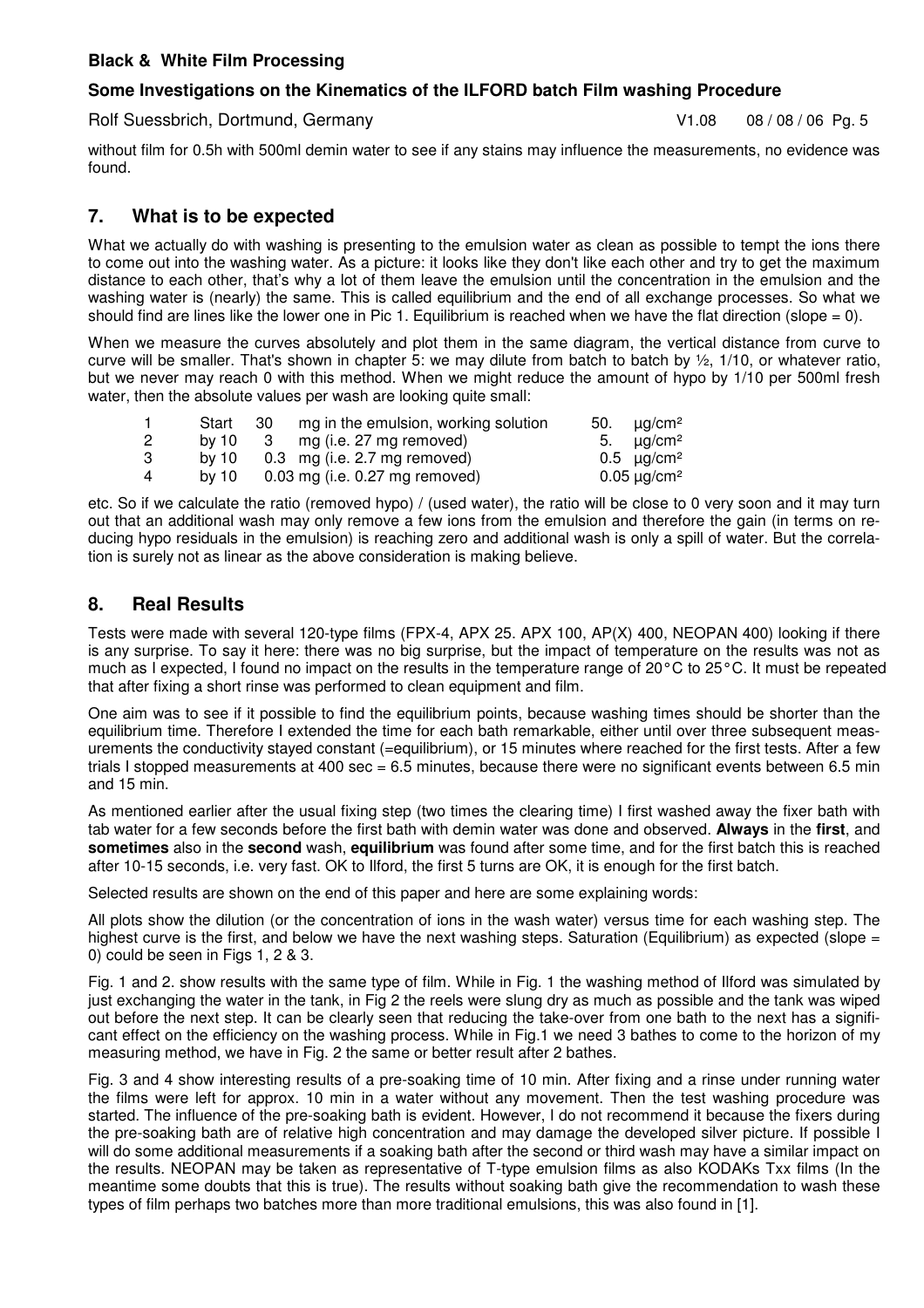#### **Some Investigations on the Kinematics of the ILFORD batch Film washing Procedure**

Rolf Suessbrich, Dortmund, Germany V1.08 08/08/06 Pg. 6

Fig. 5 and 6 proof the efficiency of the Ilford method: The films were washed with demin water in the given timeframe in the closed tank turning the tank continuously, with reduced take-over and then put into the measuring arrangement. In my opinion the films have left the regular bathes clean.

I give the following recommendations as conclusion:

1) Dry the equipment between the single washing steps, reduce take-over to a minimum. 2) Use:  $5 \tcdot 10 \tcdot 20 \tcdot 40$  seconds or turns for washing 1 film in  $\frac{1}{2}$  or 1 pint) of water ( $\frac{*}{2}$ ) 5 7 10 14 20 28 40 (56) seconds or turns for washing 2 films in ½ l (or 1 pint) of water I.e. use 2 times the water for 2 films as for 1 film ( \* 1.4 ) 3) If in doubt, the efficiency may be slightly improved by increasing the times or turns 4) The agitation of the tank is continuously in the given time frames.

5) T-grain films may need two batches more than others and/or longer times, e.g.

Sometimes I think the pink dye of Kodak TMX/TMY, Fuji NEOPAN, Ilford Delta, and others, can be used as a washing status indicator: As long as the film has even the smallest pink hue, washing is not completed and must be continued.

# **9. Washing Prints**

I've been asked frequently what are my recommendations for washing prints?

Here they are:

#### **Fibre paper:**

I follow the recommendation of AGFA: a bath of 2% Sodiumcarbonate (Soda) is used to open the fibres of the paper. Then my prints are washed in a Kaiser tray where the incoming water is guided in a way that the water together with the prints is continuously moved. After some time (10 - 15 min) I catch a print (18x24cm), hold it on one corner, wait until the continuous water stream at the opposite edge turn to droplets, and catch now the water for a potassium permanganate test as depicted in above. In case no colour change is observed a give additional 10 minutes, if colour is changing, I repeat the test every 5 minutes until colour change does not occur. Since I follow this procedure I haven't found any problems with my prints even when they are exposed to daylight for years.

#### **RC-paper:**

RC-Paper is too stiff to be washed together with fibre based paper. A few sheets RC paper obstruct the movement in the tray completely.

So I acquired a special RC paper washer: A usual 30 x 40 cm tray, with a tube at the one end, where several small holes distribute water into the tray, and a row of holes in the tray at the other end as water outlet. After a while I found that the amount a water spilled was large, compared with the amount of water used per surface area of a film. And this amount of water should be even less. because the thickness of a RC paper emulsion is much less than of a film emulsion.

To check for small water supply (2 l/min) the movement and the distribution of the water in the tray I threw two ro three Potassium permanganate crystals into the water. I saw that at these low speed the flow was just at the surface of the water in the tray, but at the bottom, where usually the prints are located when washed, practically no water movement occurs. So this tray used as a print washer is badly designed and useless , because it fails completely its task: To provide as much fresh water to the print as possible.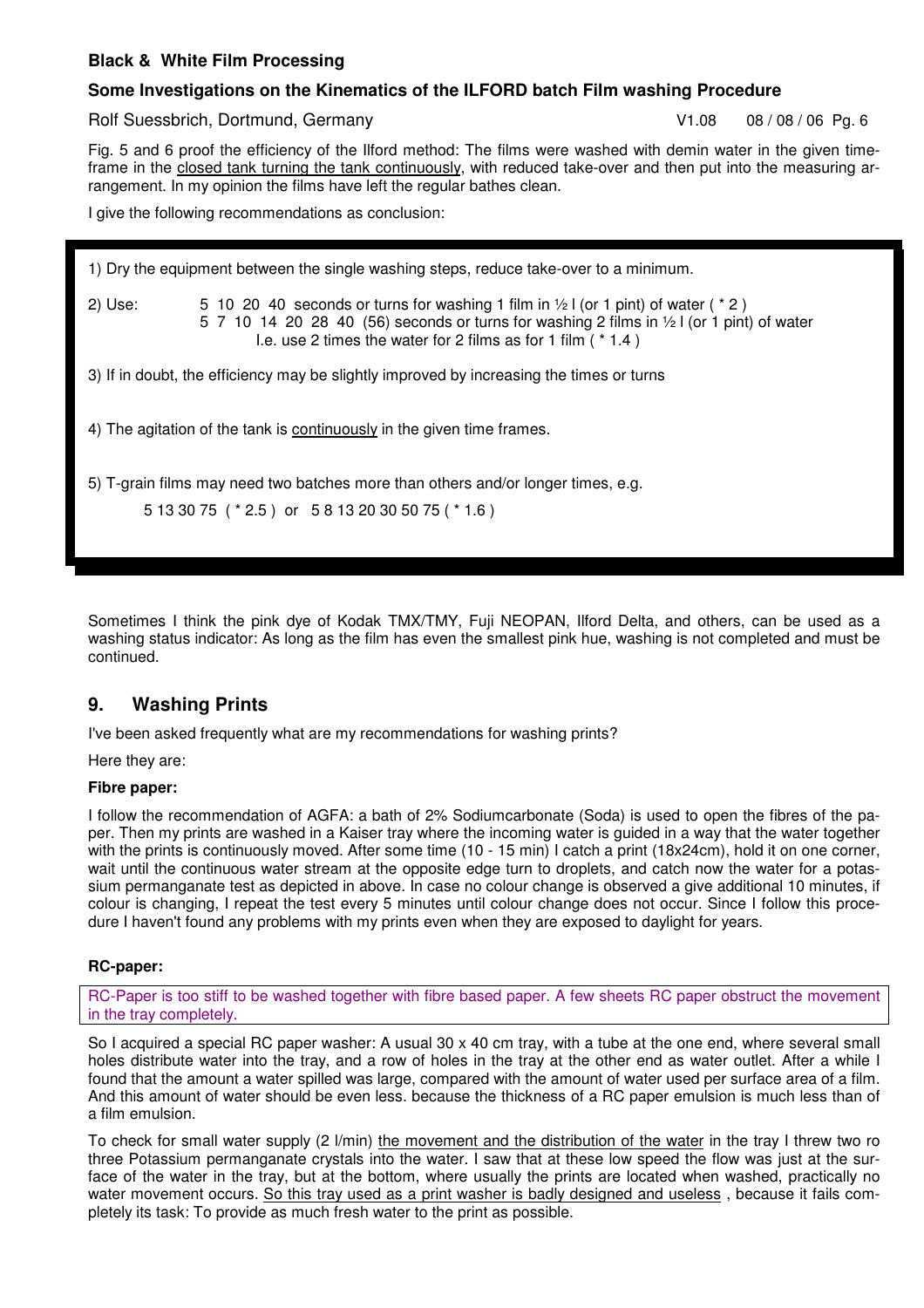#### **Some Investigations on the Kinematics of the ILFORD batch Film washing Procedure**

Rolf Suessbrich, Dortmund, Germany V1.08 08/08/06 Pg. 7





Today, as a conclusion, I wash my RC prints completely separate from the fibre prints. When I start to wash them, each print is individually flushed under running tab water, which is running quite slow (app. 0.2 - 0.3 l/min) just to remove the water loaded with hypo. Then the prints are collected in a tray with fresh water and stacked one above the other. For this I use a 18 x 24 cm tray with app. 1 l water in. After a while (app 30s) I start the same procedure, i.e. each sheet is hold individually under slow running fresh water and put into another tray with fresh water. The main principle is to follow what I have found for film washing: **reduce the amount of take over as much as possible** .

Before I transfer the last sheet into the next tray I examine it with the Potassium permanganate test as depicted above. As long as I can

observe a colour change I proceed. When the colour change is no longer visible, I give two additional wash batches. It is astonishing how small the number of batches is: for 20 18x24cm prints usually 4-5 batches are sufficient.

After all, my recommendation is to check the efficiency of washing and control it as described. All other rules (apply exact times and temperatures, specific agitation, and what ever...) do not work reliable.

#### **Contact:** Use e-mail: photo+[at\_sign]+suessbrich.info

Other articles:

#### **Do you trust your thermometers?**

See: http://www.geocities.com/ResearchTriangle/Thinktank/5693/photogra2.html and you will have doubts! And all the other stuff at http://www.geocities.com/ResearchTriangle/Thinktank/5693/photogra.html

In German:

Kurs Dunkelkammertechnik: http://www.suessbrich.info/foto/duka/

Elektronische Thermometer Selbstbau: : http://www.suessbrich.info/elek/elektherm1.html

Bauanleitung Chemikalienwaage: http://www.geocities.com/ResearchTriangle/Thinktank/5693/waage2.html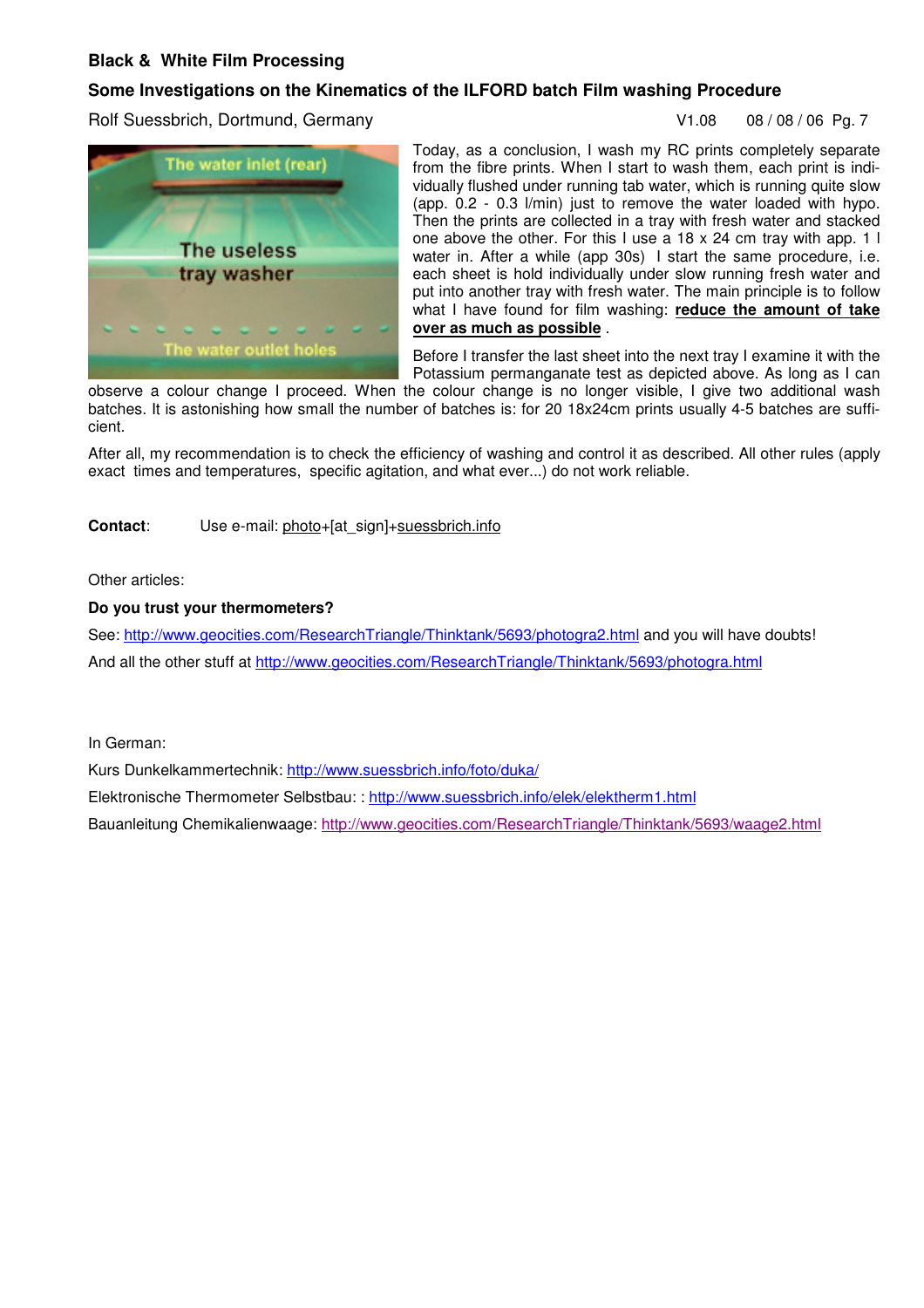#### **Some Investigations on the Kinematics of the ILFORD batch Film washing Procedure**

Rolf Suessbrich, Dortmund, Germany V1.08 08 / 08 / 08 / 06 Pg. 8

#### **10. Results as diagrammes**